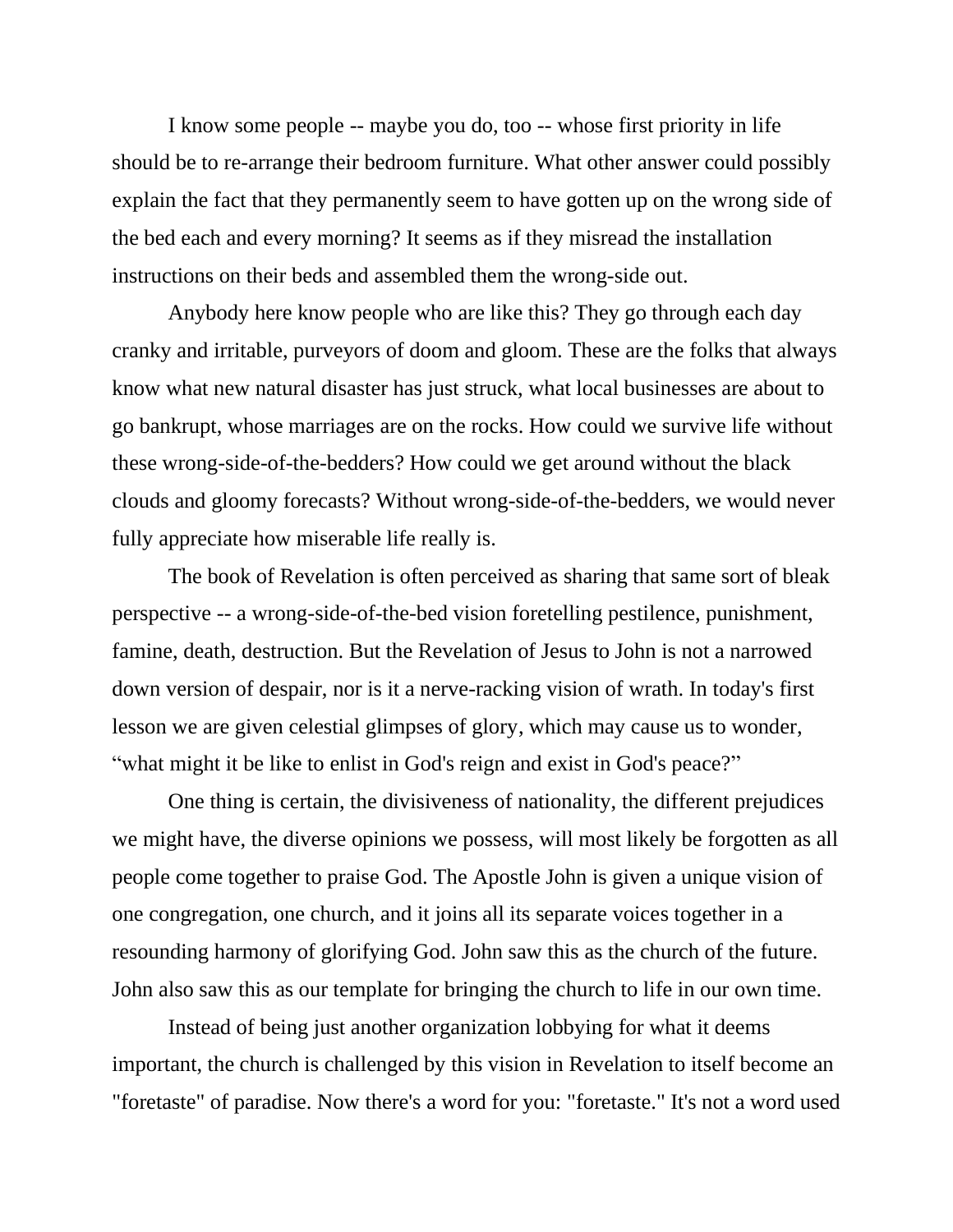much outside the church these days, although it is a familiar one in Scripture. But it may be a word that the church needs to proclaim. For our text calls the church to be what in biblical language is a foretaste of the feast to come, otherwise known as the end times.

In Hebrew the concept is conveyed by the word Shamayim, which literally means a foretaste of heaven. If you have ever had an encounter with the Spirit, if you are alive and aglow with life, you know the meaning of Shamayim, or "earnest." In Greek the word for earnest is arrabon, a legal term denoting a deposit made that renders the contract binding. An earnest is a promise, a pledge, a foretaste, an embodied symbol of something which is to come in its fullness later.

When a young couple plants a spindly little oak sapling smack in the middle of their new backyard, it is an earnest of the future they envision in that space. Someday the tree will grow to shade their yard with an enormous umbrella of green. Its sturdy branches will hold the tire swings and treehouse platforms of their children yet to be born. It will carpet the ground with its brilliant fall foliage, and feed a legion of squirrels with its annual crop of acorns. It might not look like much when planted, but the few spindly limbs of that sapling oak bear the weight of a tremendous earnest.

Although the ultimate "earnest" or "foretaste" is the Holy Spirit, as Spiritempowered people we are each called to act as "earnests," as a foretaste of the ultimate triumph that Christ's salvation has in store for all creation. On the day of salvation, the book of Revelation proclaims, all believers will loudly praise God's "blessing and glory and wisdom and thanksgiving and honor and power and might."

Which begs the question, are you an earnest, a leaven, a foretaste of heaven? Does your life attest to the presence of God's divine gifts to the world? When others listen to you speak, watch you work, see your home, do they experience that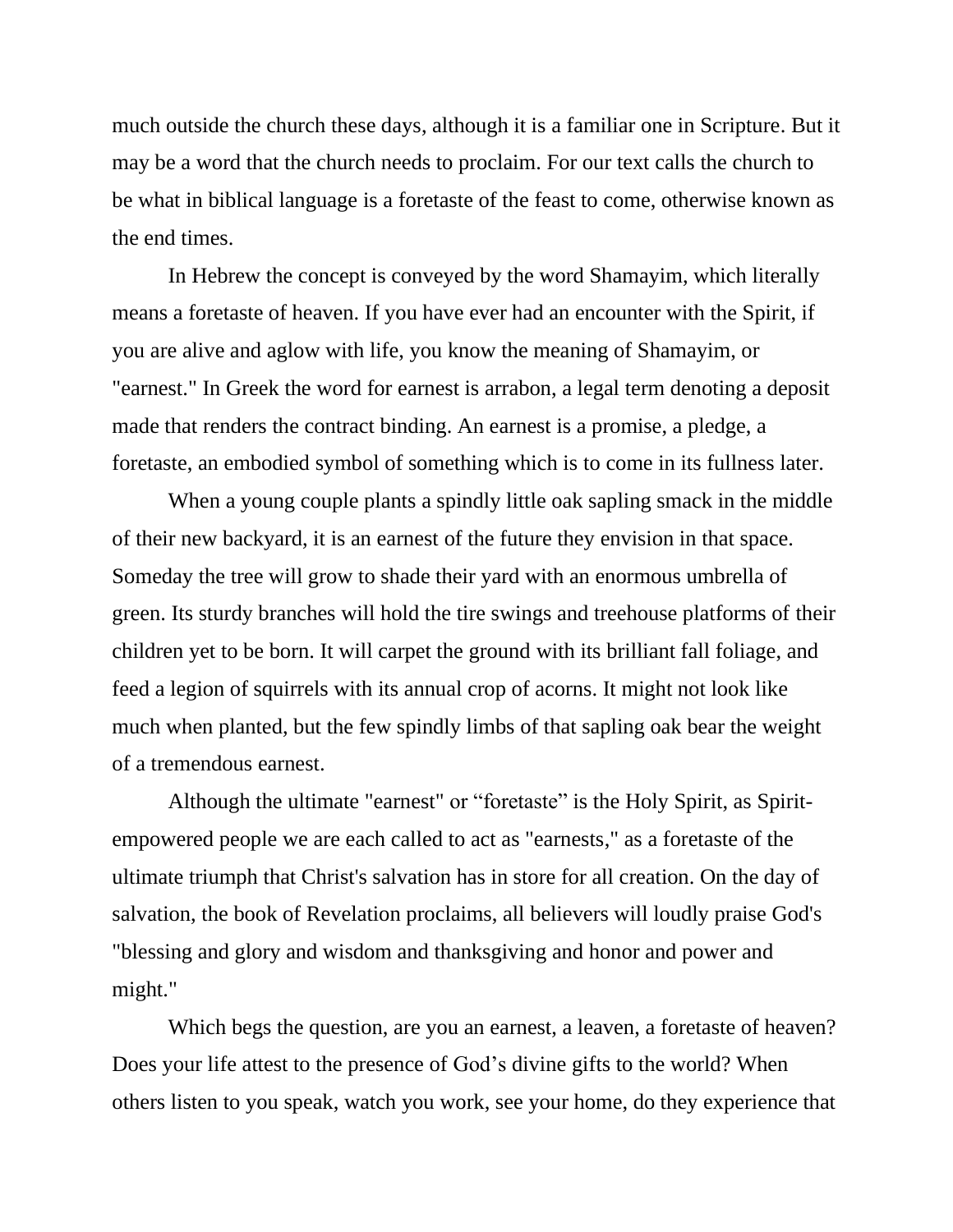encounter as an earnest of Christ's victory, of God's redeeming love for the world. We are all "earnests," we who are part of the body of Christ, are to be a foretaste of what is to come. And as you think about that for a moment, let me ask you to consider if our church is an earnest of the future – if the friends and members who come here are conduits of the Lord's divine light offering others little glimpses of the brilliance, the glory, that awaits redeemed creation? Is our role in this community a leaven of heaven?

Missionary, physician, and historical theologian Dr. Albert Schweitzer gave his life to serve the needs of those who lived in the African jungle. He was to the first half of the 20th century what Mother Teresa was to the second half. He gave one of the best definitions of "ethics", and lived what he defined: "Let me give you a definition of ethics: It is good to maintain life and further life; it is bad to damage and destroy life ... Ethics is the maintaining of life at the highest point of development -- my own life and other life -- by devoting myself to it in help and love, and both these things are connected."

Schweitzer allegedly hung a lamp in front of his hospital that shone brilliantly throughout the jungle darkness for a wide area. The light became a beacon of hope and healing for the area's sick and dying. He is said to have hung under the lamp a sign that read:"At whatever hour you come, you will find light, and hope and human kindness." Both the sign and the lamp were "earnests" of Schweitzer's ministry. Perhaps, similarly, our congregation should seek to be a lamp that says to the world, "Come by Here. For Here is a Foretaste, a Sample, a leaven of Heaven!"

Schweitzer practiced his "earnestness" with full knowledge of the world's cruel ways, and a clear vision of human frailty and sin. Nonetheless, Schweitzer maintained his focus on eternity, and leavened heaven with every fiber of his being. His remarkable life, and witness, touched countless people who themselves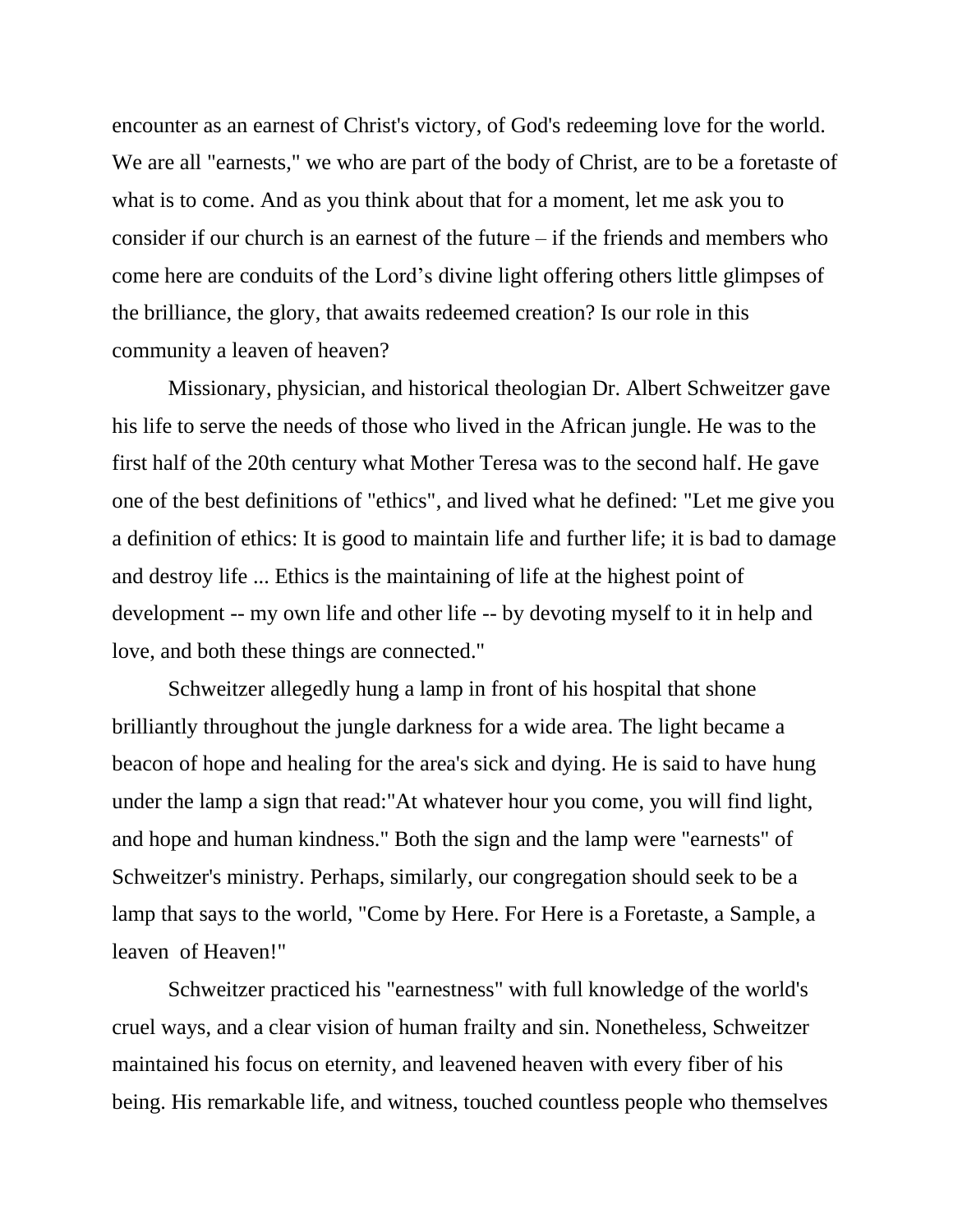became an "earnest" a "foretaste" to the people that they inspired. Schweitzer was able to offer a leaven of heaven in each of the three types of basic human needs often experienced in our frail and mortal present.

The first Need is the Physical – John's vision from Revelation reveals sights and sounds that promise a new heaven and a new earth. It also demonstrates the understanding that God will finally be present with us, that he will make His home with us, and the Lord will provide for needs. In fact toward the beginning of Revelation the Apostle declares that all believers who gather around God's throne will "hunger no more, and thirst no more." In other words, we will be delivered from our physical needs.

Similarly, each of us is capable of providing some measure of sheer physical comfort to those whose physical needs are consuming all their energy and hope. In fact, as you probably already know, soon our social ministry team will be collecting food donations to provide for those hungering in our community. It's hard to work on an empty stomach; it's hard to learn when you're cold and tired; it's hard to play when you're weak and malnourished.

The Second need focuses on the Spiritual -- Jesus' vision to John revealed that divine deliverance involves more than just filling up stomachs and banishing body aches. There are other aches that have no neurological cause. There are pains suffered by a parched soul. Earlier in Revelation the enthroned Lamb offers believers "springs of the water of life" as . . . sustenance for our eternal souls. Earnest upwellings of this same spring are already available from our own faith community, as we are washed in the waters of baptism and spiritually fed with the body and blood of Christ.

Finally, the third need is one that evolves Emotion-- As frail and failing human beings, however, we find our emotional needs are perhaps the most difficult to satisfy, and are even more demanding when denied. Without emotional strength